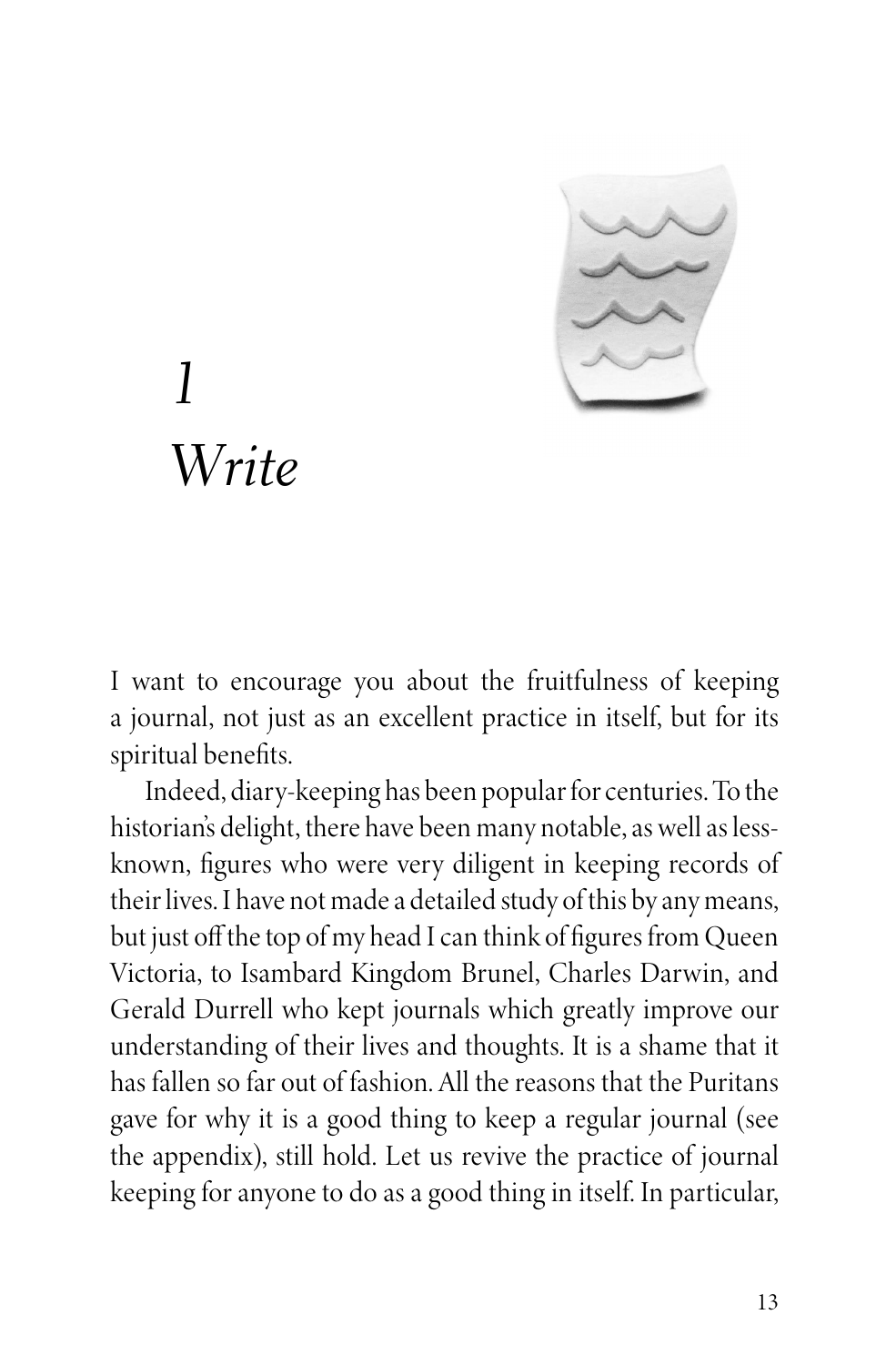what I am encouraging here is that it is an excellent practice for Christians, and a way of increasing godliness in ourselves.

## **Okay. Let me start my online journal**

But wait. That's not actually what I am recommending. I want to encourage people, not just that we keep journals, but that we handwrite them. This might seem rather technophobic, not to mention a waste of time, in our age. After all, handwriting takes longer; and if I want busy people to keep journals, why not go for the easier route of the handy laptop or desktop computer? Isn't everything online these days?

True; and if in the end you decide that the only way you will realistically keep a journal is by typing it, then go ahead. But I would just like to give a plug for handwriting. Not only is it very pleasurable and relaxing, and gives the chance to add more artistic visual impact to what you are writing, I think there are actually real benefits to the practice of handwriting.

There is a lot of research on handwriting that emphasises its importance. For instance, there has been considerable investigation into children's learning, which shows that learning to write by hand significantly helps not just with language skills, but learning in general. For most children, handwriting is better in this regard than learning keyboard skills, even in our highly keyboard-oriented age. Chinese children suffer in their reading and comprehension if they do not learn to handwrite their characters. This might not be surprising, given the complexity of written Chinese language, but studies bear out the same conclusions for English-writing students.

When children do not learn to handwrite well, it can lead to serious consequences, not just for their further academic achievement, but also in such seemingly unrelated things as emotional well-being and the ability to function well in social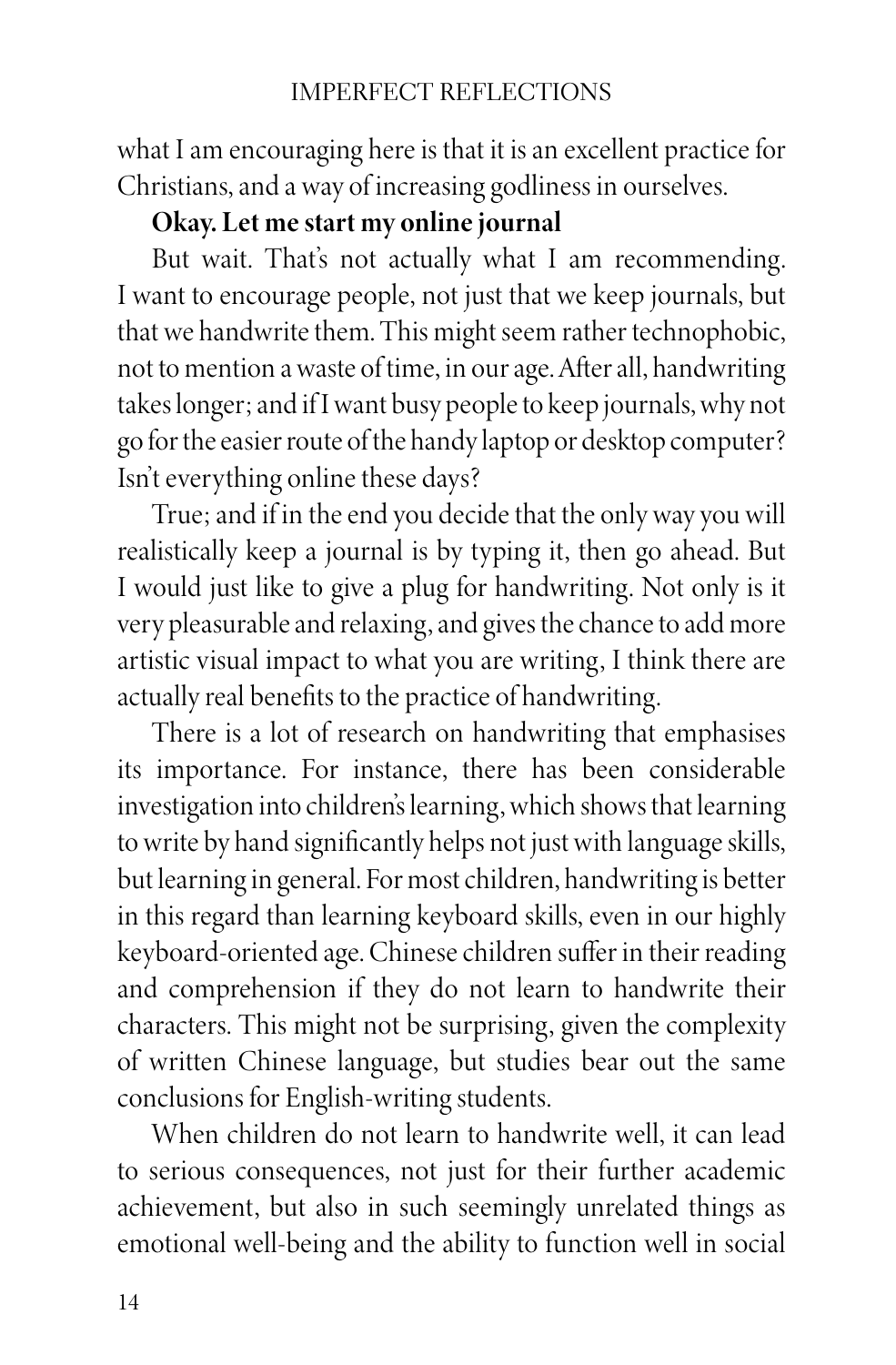situations. The student who can *handwrite* well is more likely to become the student who can *write* well – that is, the seeming purely mechanical skill of being able to put down thoughts, accurately and fluently, by hand, helps build the imaginative and creative power that enables the creation of written prose, whether fiction or non-fiction, even if the later writing is done on a keyboard. Children who learn to use a pen or pencil will become the students who do well in their essays.

Handwriting is actually quite a profound physical and mental process. It uses those parts of the brain that control visual and motor skills, but also calls on diverse cognitive and reasoning powers, and even uses parts of the brain that govern emotional functions. It exercises your powers of linguistics, attention, memory and physical learning.

Handwriting used to be an important part of the school curriculum in Western countries. Fine penmanship was considered a mark of education in itself, and was associated with character. Even gentlemen who could afford to have scribes do the writing for them, were expected to be able to write themselves. As teaching techniques developed, handwriting instruction moved from learning simply by copying models, to breaking down letters into individual strokes of the pen. Students would copy text painstakingly, doing drills of different letter shapes before stringing them together in words and sentences. Later, the idea developed that small children should be taught printing first. Cursive – joined up – writing was a mark of maturity; it involved endless practise of individual letters to be able to create a flowing hand.

Teaching methods changed, and learning started to be about children discovering the world for themselves, rather than memorising information the teacher told them. Handwriting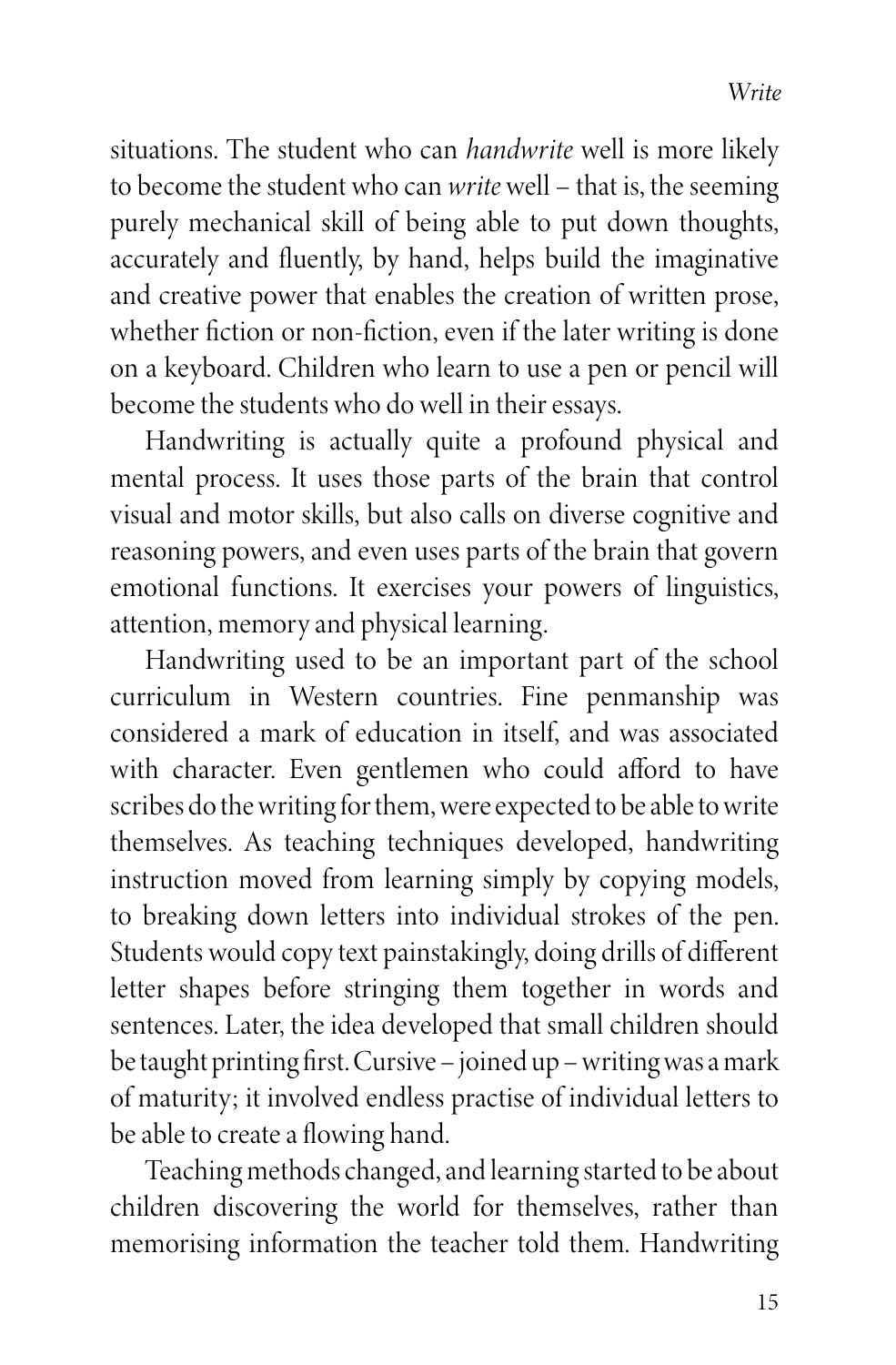## IMPERFECT REFLECTIONS

drills didn't seem to suit this style of teaching. Moreover, as computers became smaller and even something that you could have at home on your own desk, keyboard skills started to take more prominence. Surely, teachers thought as they moved into the late twentieth century, it is more important for children to be able to type on a keyboard rather than to write by hand? With lessons starting to require homework on computer, and later iPads and other tablets becoming part of the teaching classroom, the ability to work a keyboard or touchscreen seemed to be the priority. It seemed far more relevant than the old-fashioned method of making marks on paper. After all, even if handwriting does require fine motor skills and cognitive development, so does typing – doesn't it?

However, handwriting is having a resurgence. Even with the prospect of much more home or distance learning, exams online or using computers in exam rooms, it seems there is still a place for knowing how to write well by hand. There is something about handwriting that seems to have a stronger connection to our personalities and ourselves than typing does. Research continues to show that handwriting is connected to the self in an intimate way that typing simply does not achieve.

Moreover, even as an adult, you will probably learn better if you use handwriting rather than a laptop to take notes. This is a much-debated question in university classrooms, but it does seem that even if you can take more complete notes on a laptop – because most students can type faster than they write – yet taking notes by hand helps you learn more, understand more deeply, and remember what you learned more successfully. Students who take notes by hand do better when they are tested on whatever it was they were taking notes about. This is true, even when the laptop students were allowed access to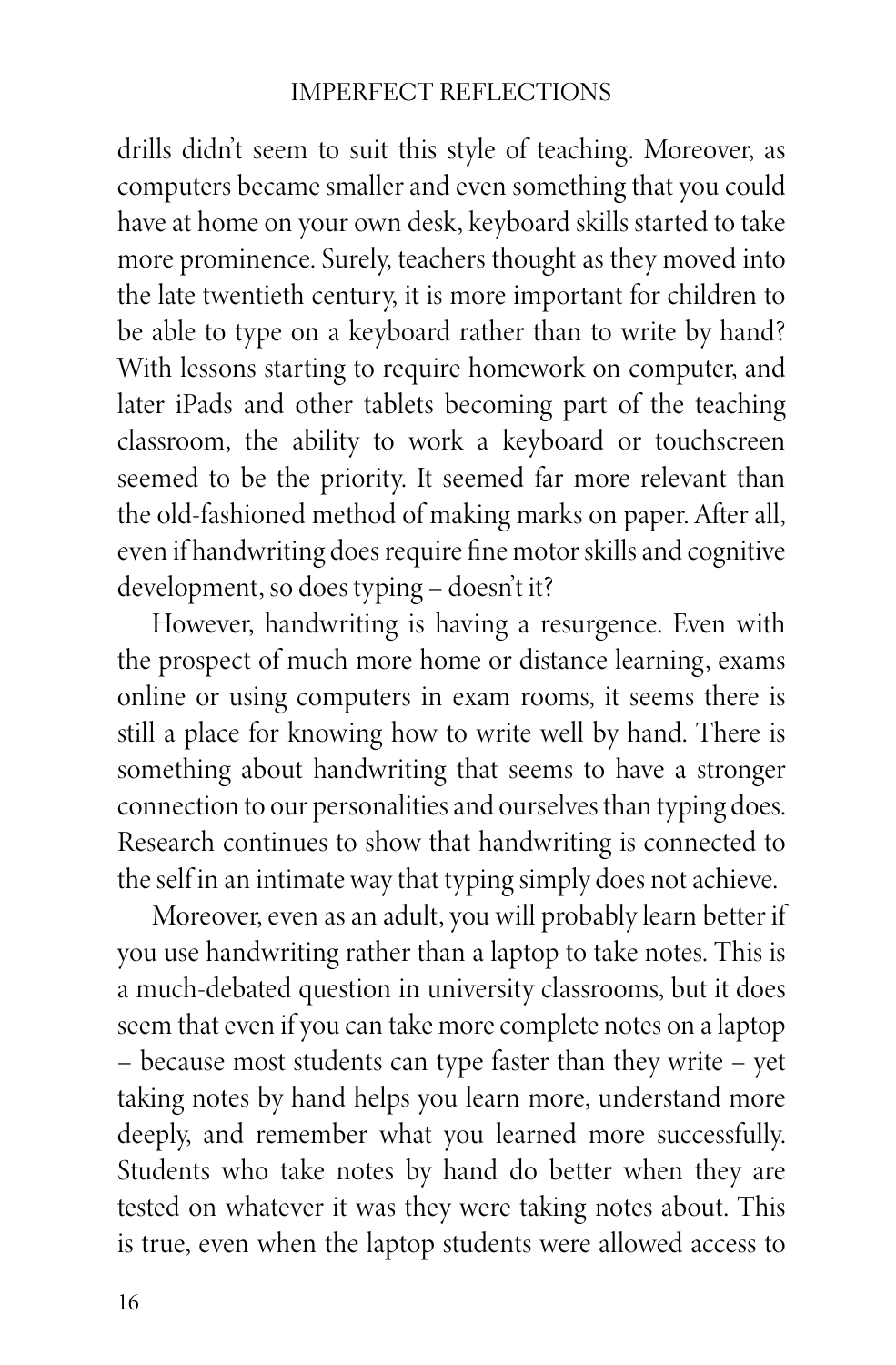their own notes during the test. Part of this seems to be that, precisely because it takes longer to handwrite, students are forced to summarise as they go. This means that they process the information they are receiving, and so understand it better and remember it better.

I find that the very slowness of handwriting is part of what attracts me to it. When I put down my thoughts by hand, I process my emotions, and come to conclusions, in a far more profound way then when I do the same sort of writing by laptop. Computers are certainly more convenient, not least because if I compose a piece by hand I then have to transfer it to computer for publication, or to send to someone else. However, that piece will likely be better – better reasoned, more satisfying – if I have written it by hand first. Most of this book was written by hand, as I sat with my notebook in cafés, parks, restaurants or even at home by the window.

Handwriting creates a certain relationship between my thoughts and the words I use to express them. There is a kind of intimacy and privacy about writing by hand that is never quite the same on a keyboard. It allows the time for me to think through my thoughts, to see them forming before me. The stroke of the pen has a visceral quality to it, a sort of reality to it, that the feel of keys beneath my fingers, and the standardised typeface on the screen, can never match.

Certainly when it comes to journal writing there seems to be a distinct advantage to writing by hand. It is interesting that although the practice of journal or diary writing is centuries old, unlike other forms of writing it has not really adapted to the machine age. Most journal writers still prefer the handwritten method. When typewriters became dominant in workplaces and official writing, they were still never popular for private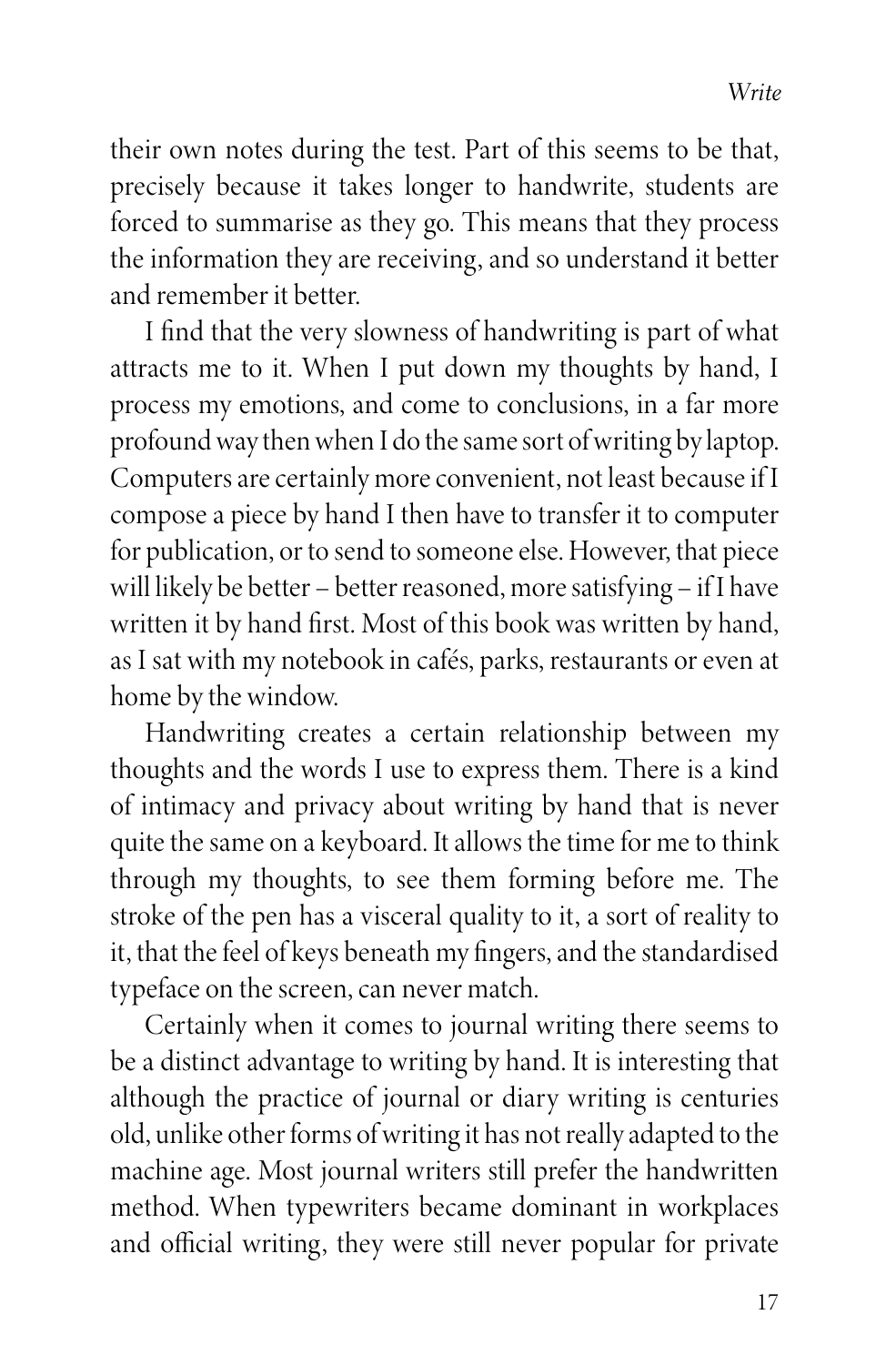diaries. Perhaps the sheer noise and mechanical feel of the machine was part of the reason – but even the quieter computer keyboards still have some level of alienation about them. I want my thoughts, my words, to be mine; writing them by hand preserves that feeling far better.

Of course typing still has its place. You are reading my thoughts right now, and I trust they come through clearly even though you are reading a computer-generated typeface. However, imagine if you were reading my handwriting. It's fairly clear; although I'm quite capable of scrawling notes to myself, in general my handwriting is easy to read. Reading it, you would really know that is comes from *me*. A letter handwritten is so much more personal than a typed one; and that is not just a matter of convention or the effort involved in handwriting. My handwriting is like my signature, something that identifies *me*. Your own handwriting will be that to you, too.

The joy of being able to create your own page is part of the joy of handwriting. You may choose simply to write with a biro on lined pages. That is entirely fine. However you might enjoy using a different pen, the light touch of a fountain pen, the free feeling of a rollerball. You might like to use different colours depending upon your mood. Writing a page by hand means you can spontaneously glue in a leaf, or a feather, or a card or invitation that suddenly strikes you as something worth keeping. Scrapbookers know the pleasure of keeping photos in a physical album, adding commentary, small drawings, colourful margins. These things can all be done on your computer, but the sheer joy of manipulating the different materials by hand, feeling their texture and their physical reality, is simply not the same as formatting on your screen.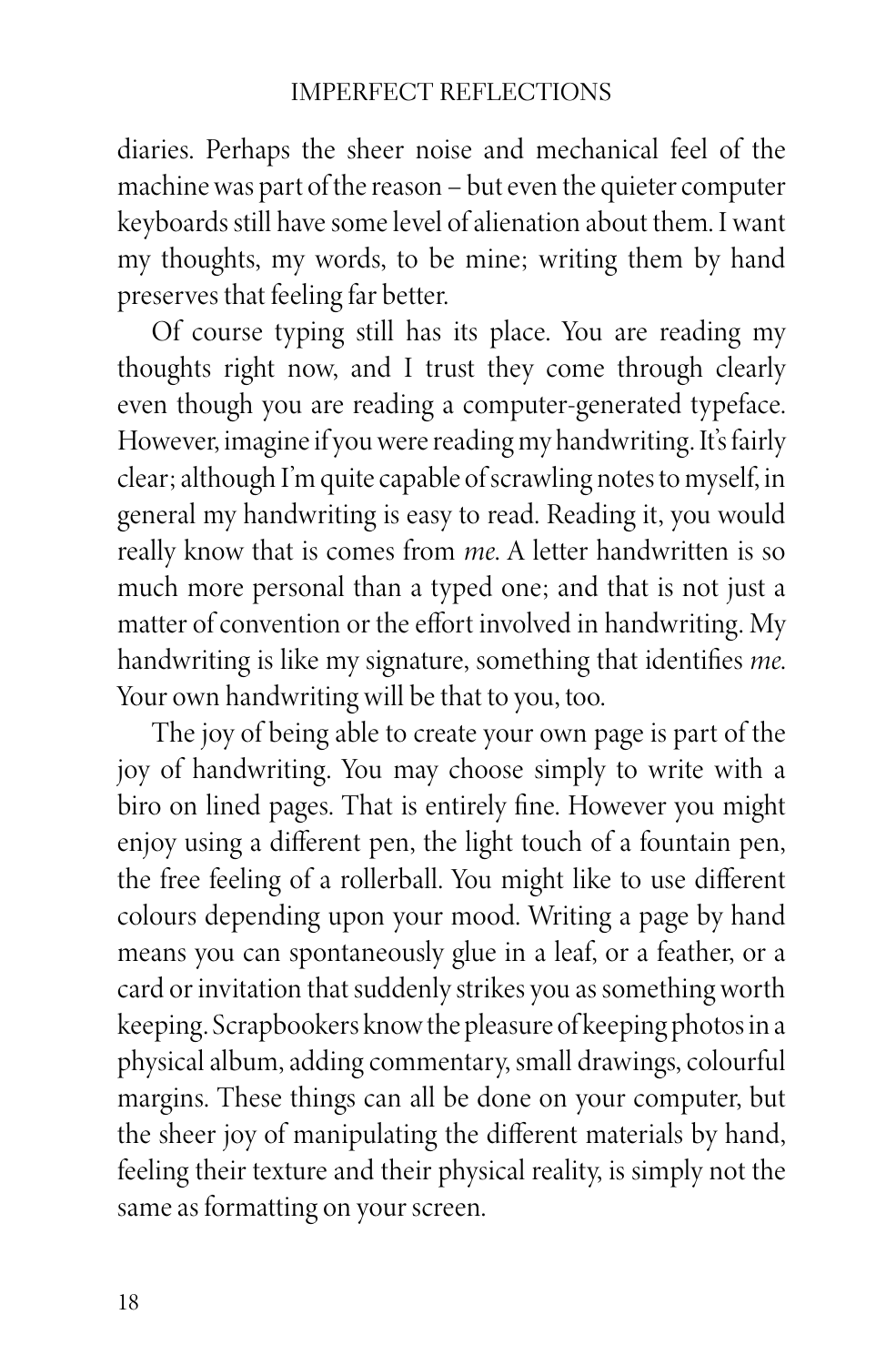If you handwrite your journal, what is there is the immediate you. It may not look as pretty or as organised as a page printed from a word processor; on the other hand, it might be a beautiful record of you. You will not be able to delete mistakes, reword sentences or correct spelling as you can on a computer. But that is the point. Your handwritten journal is that much more closely connected to the real you at the time, the handwriting becoming rushed and scrappy as you write out your anger, the tear-blotted page as you write your grief, the sheer exuberance of the small smiley face or the exclamation marks you included as you wrote about your happiness. Your handwritten journal is a record of you. Don't put the extra filter of technology between you and the page. That's not what it's for.

(From an historical point of view, there is nothing like the handwritten draft! This is lost with computers. No longer will the historian have access to early mistakes, to the precious information that reveals how an author's ideas grew and developed. Musicians who compose music online rob the future of the chance to see a first draft of lyrics scribbled on a paper napkin or the back of a coaster, notes scribbled on manuscript paper with corrections and changes. We will lose the earthy impact of a diarist's handwriting, the first versions of novels. A manuscript, after all, is literally 'writing by hand' [*manu* means 'by hand', and *scriptus* means 'written']. All we have otherwise are digital traces in electronic memories.)

Don't ever underestimate the value of your handwriting. Thinking something to yourself can be powerful; saying it out loud even more so; but writing it down has a power to change your emotions and your brain itself. It is no accident that so many cognitive therapies involve writing down your fears, your